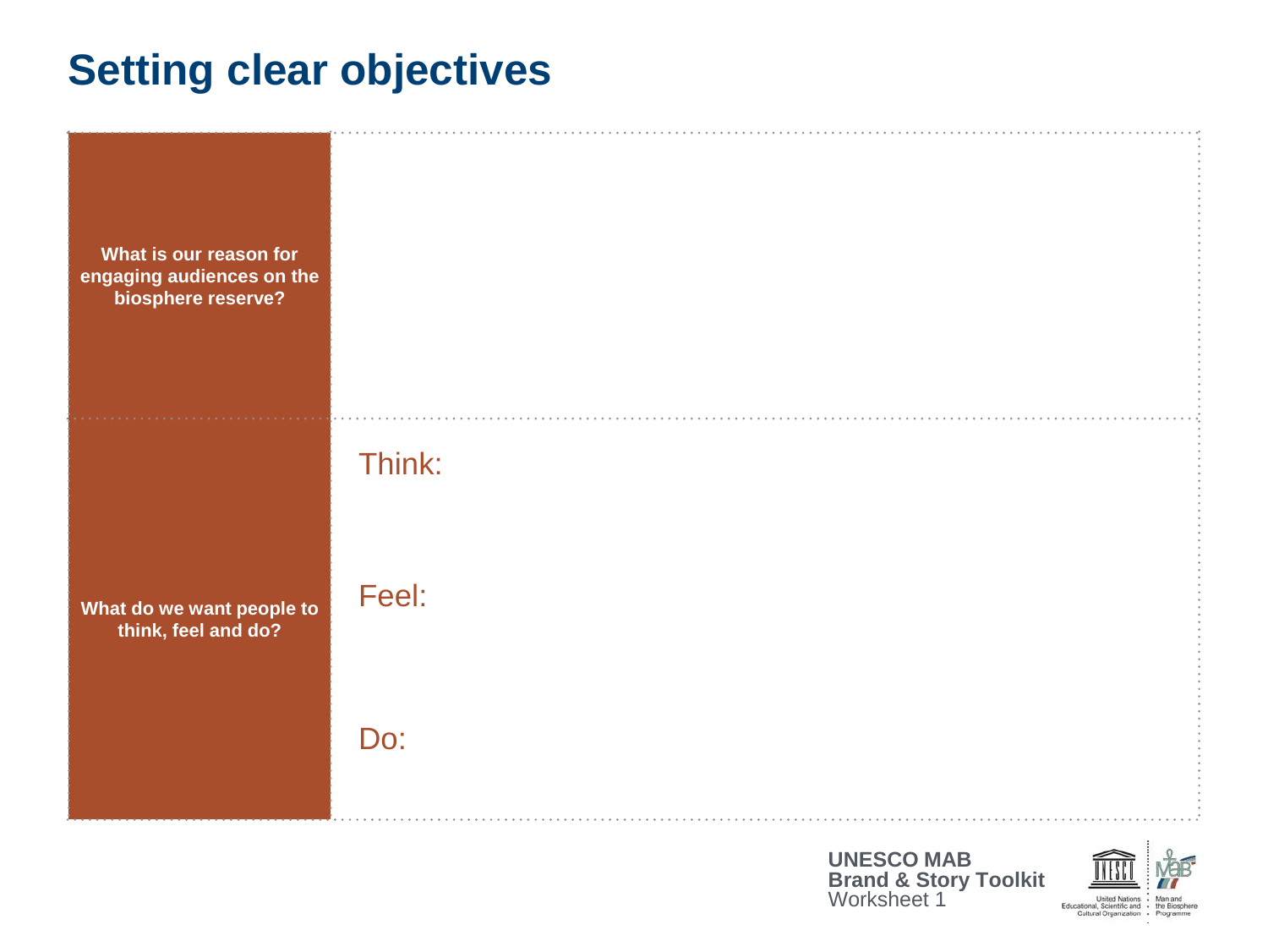# **Setting clear objectives**

From your answers on Worksheet 1, agree **one core engagement goal**. Then establish **three outcomes** that will guide you in getting to the goal. You can base these outcomes on what you want people to think/feel/do as a result of their engagement.



**2. Enable choices**

OUTCOME 2: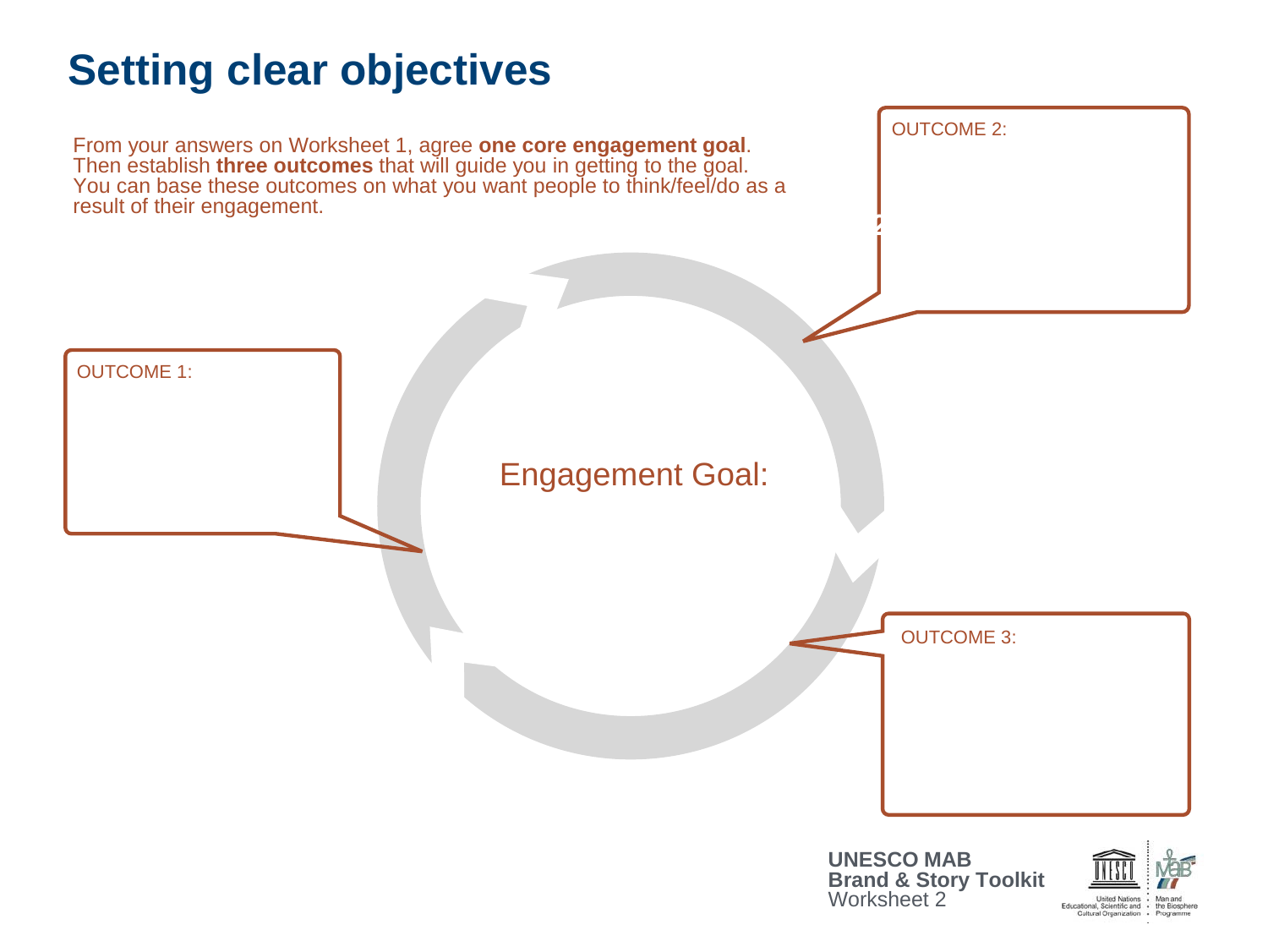# **Target audience**

| <b>Engagement goal:</b>                     |                                                                      |                                                                                                                 |
|---------------------------------------------|----------------------------------------------------------------------|-----------------------------------------------------------------------------------------------------------------|
| Who is the main                             |                                                                      |                                                                                                                 |
| audience to engage?                         |                                                                      |                                                                                                                 |
|                                             |                                                                      |                                                                                                                 |
| What do they<br>care about most?            |                                                                      |                                                                                                                 |
|                                             |                                                                      |                                                                                                                 |
|                                             |                                                                      |                                                                                                                 |
| What is stopping them<br>from engaging with |                                                                      |                                                                                                                 |
| the biosphere reserve                       |                                                                      |                                                                                                                 |
|                                             |                                                                      |                                                                                                                 |
|                                             |                                                                      |                                                                                                                 |
| <b>What stories would</b><br>inspire them?  |                                                                      |                                                                                                                 |
|                                             |                                                                      |                                                                                                                 |
|                                             |                                                                      |                                                                                                                 |
|                                             |                                                                      |                                                                                                                 |
| <b>GROUP:</b>                               | <b>UNESCO MAB</b><br><b>Brand &amp; Story Toolkit</b><br>Worksheet 3 |                                                                                                                 |
|                                             |                                                                      | United Nations .<br>Man and<br>Educational, Scientific and . the Biosphere<br>Cultural Organization - Programme |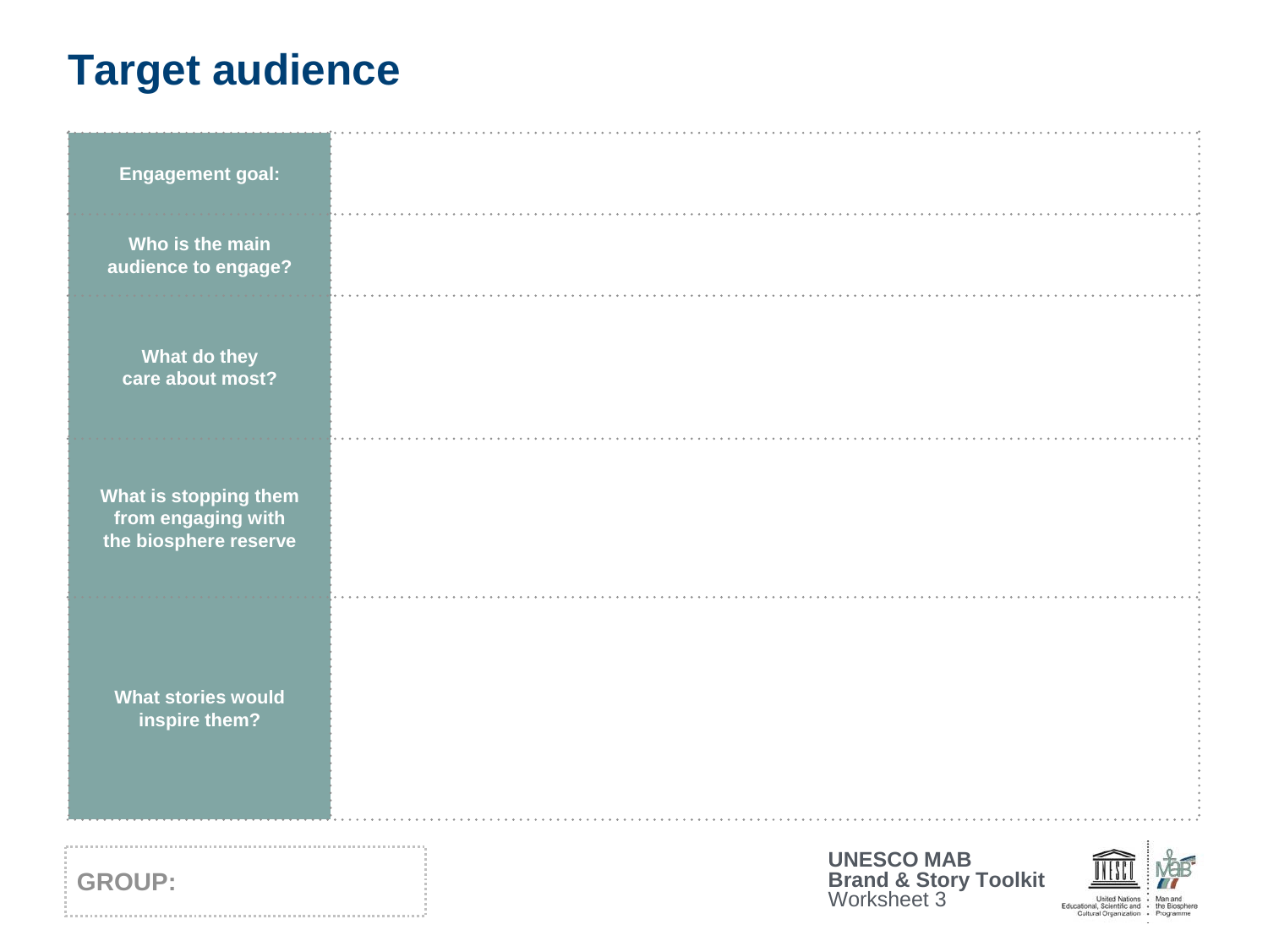## **Create messaging**

<u>:</u>

Think about who your audience respects most - who would they listen to? And what would be the most powerful messaging to inspire the audience?

| Who is the best messenger to<br>reach your audience? | What are your three most powerful messages?                                                                                                                                          |
|------------------------------------------------------|--------------------------------------------------------------------------------------------------------------------------------------------------------------------------------------|
|                                                      | $4 -$                                                                                                                                                                                |
|                                                      | 2:                                                                                                                                                                                   |
|                                                      | 3:                                                                                                                                                                                   |
|                                                      |                                                                                                                                                                                      |
| <b>GROUP:</b>                                        | <b>UNESCO MAB</b><br><b>Brand &amp; Story Toolkit</b><br>Worksheet 4<br>United Nations . Man and<br>Educational, Scientific and . the Biosphere<br>Cultural Organization - Programme |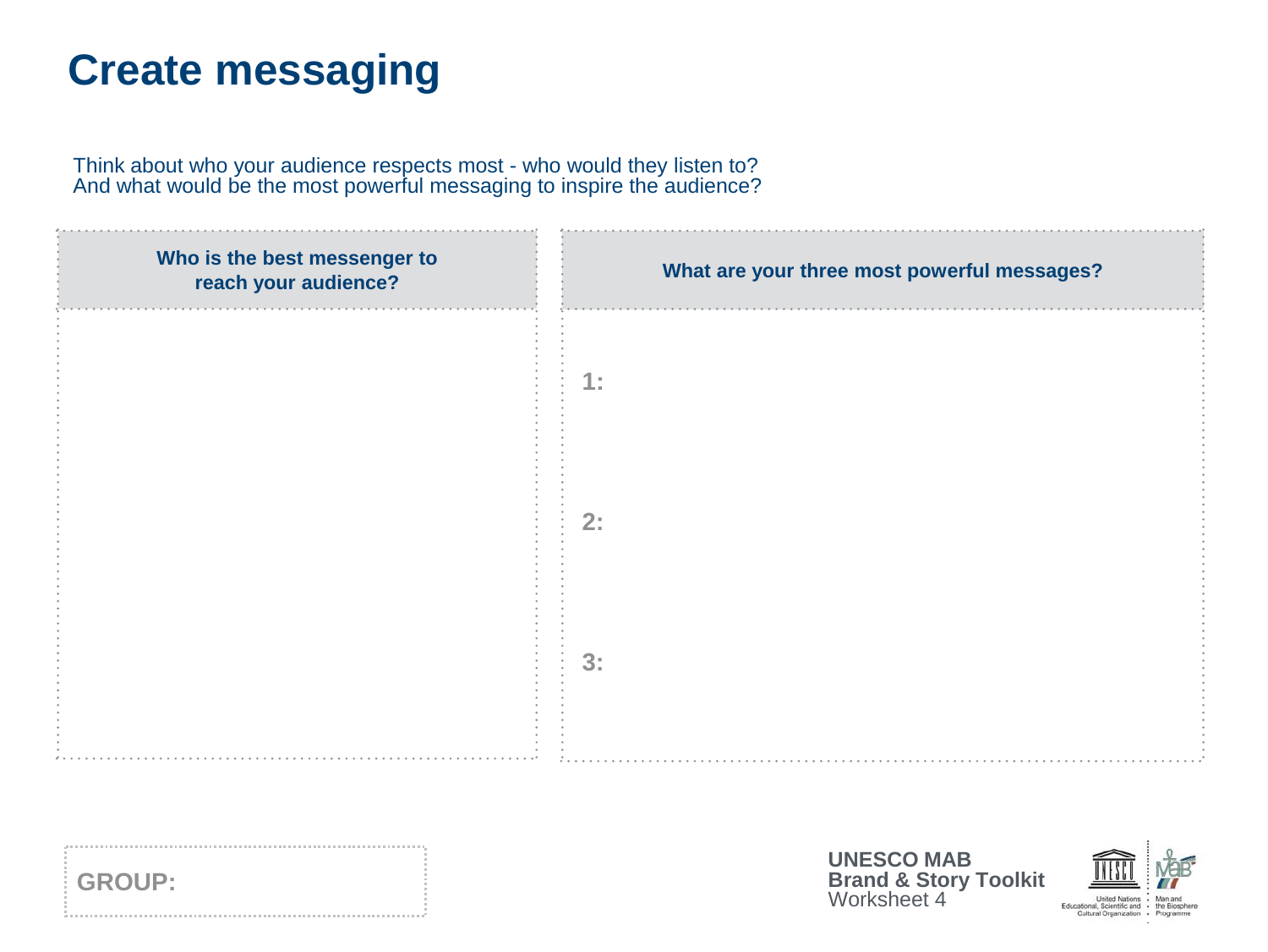#### **Choose activities**

Use the biosphere reserve values to help brainstorm engagement activities. Write down as many ideas as you can in the boxes. Then pick the best three.